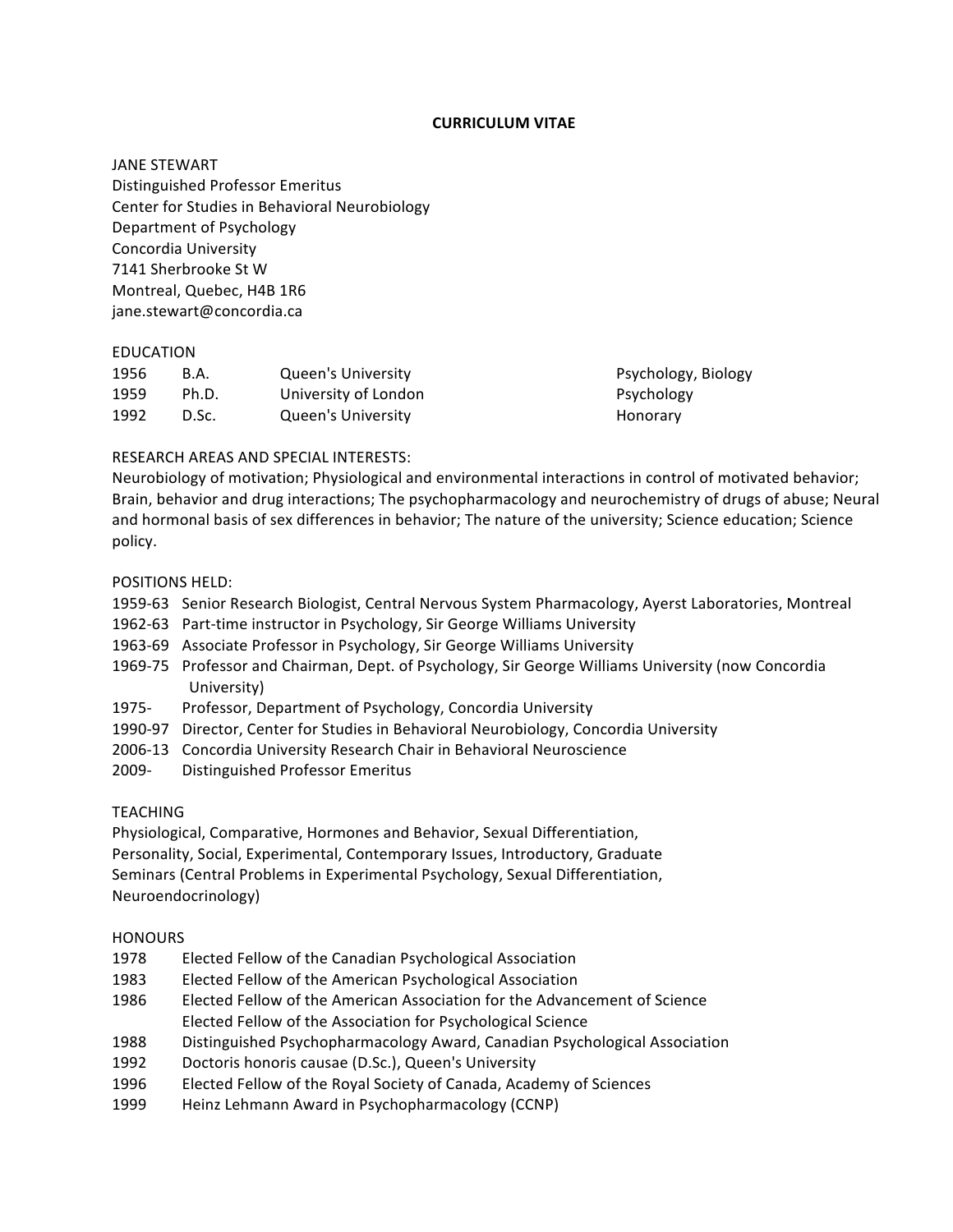- 2000 University Research Award (Concordia University)
- 2000 Hebb Award, Canadian Brain Behaviour and Cognitive Sciences Society
- 2002 The American Journal on Addictions' Distinguished Basic Science Scholar on the Addictions for the year 2002
- 2005 Distinguished Achievement Award of the European Behavioural Pharmacology Society
- 2007 Elected Officer of the Order of Canada

## EDITORIAL BOARDS:

- 1979-81 Canadian Psychology
- 1985-95 Canadian Journal of Experimental Psychology
- 1985-96 Psychobiology
- 1990-96 Journal of Psychopharmacology
- 1991-2004 Behavioral Neuroscience
- 1995-2002 Physiology & Behavior
- 1995-2000 Hormones and Behavior
- 1999-2009 Behavioural Brain Research
- 2000-2008 Psychopharmacology
- 2003-2010 Current Psychiatry Reviews

## **GRANTING COUNCIL ACTIVITIES:**

- 1978-79 Member, Scientific Review Committee, Non Medical Use of Drugs Directorate, Department of Health and Welfare, Canada
- 1979 Member, Comité d'appréciation, Biologie, Le Programme de Formation de Chercheurs et d'Action Concertée, Ministère de l'Education du Québec
- 1979-82 Member, NSERC Grants Review Committee for Psychology
- 1981-82 Chairman, NSERC Grants Review Committee for Psychology
- 1982-88 Member, MRC Grants Review Committee for Behavioral Sciences
- 1986-89 Member, MRC Working Group on Research Involving Animals
- 1990-94 Member, NSERC Committee on Research Grants
- 1991-94 Group Chairman, NSERC, Life Sciences
- 1997-98 Member Reallocation Committee, NSERC Committee for Psychology
- 1996, 1998 Member Canada Gold Medal for Science Selection Committee NSERC
- 1999-2000 Member NSERC University Faculty Awards Selection Committee
- 2000 Member CFI review panel
- 2000` College of Reviewers for the Canada Research Chairs (CRC) Program
- 2001-2004 CIHR representative at Concordia University
- 2002-2004 President, Montreal Chapter of the Society for Neuroscience
- 2002-2004 Coordinator of RSMNQ Axe on Drug abuse and other addictions (FRSQ)
- 2003-2004 Canada Research Chairs Interdisciplinary Adjudication Committee (IAC)
- 2003-2007 Member Advisory Board of Institute for Neuroscience Mental Health & Addiction CIHR
- 2003 Chair CFI Review Committee Health Sciences
- 2004-2005 Member FRSQ review committee for Chercheurs Boursiers

# SOCIETY MEMBERSHIPS:

- Fellow Royal Society of Canada, Academy of Sciences
- Fellow: Canadian Psychological Association
- Fellow: American Psychological Association
- Fellow: American Association for the Advancement of Science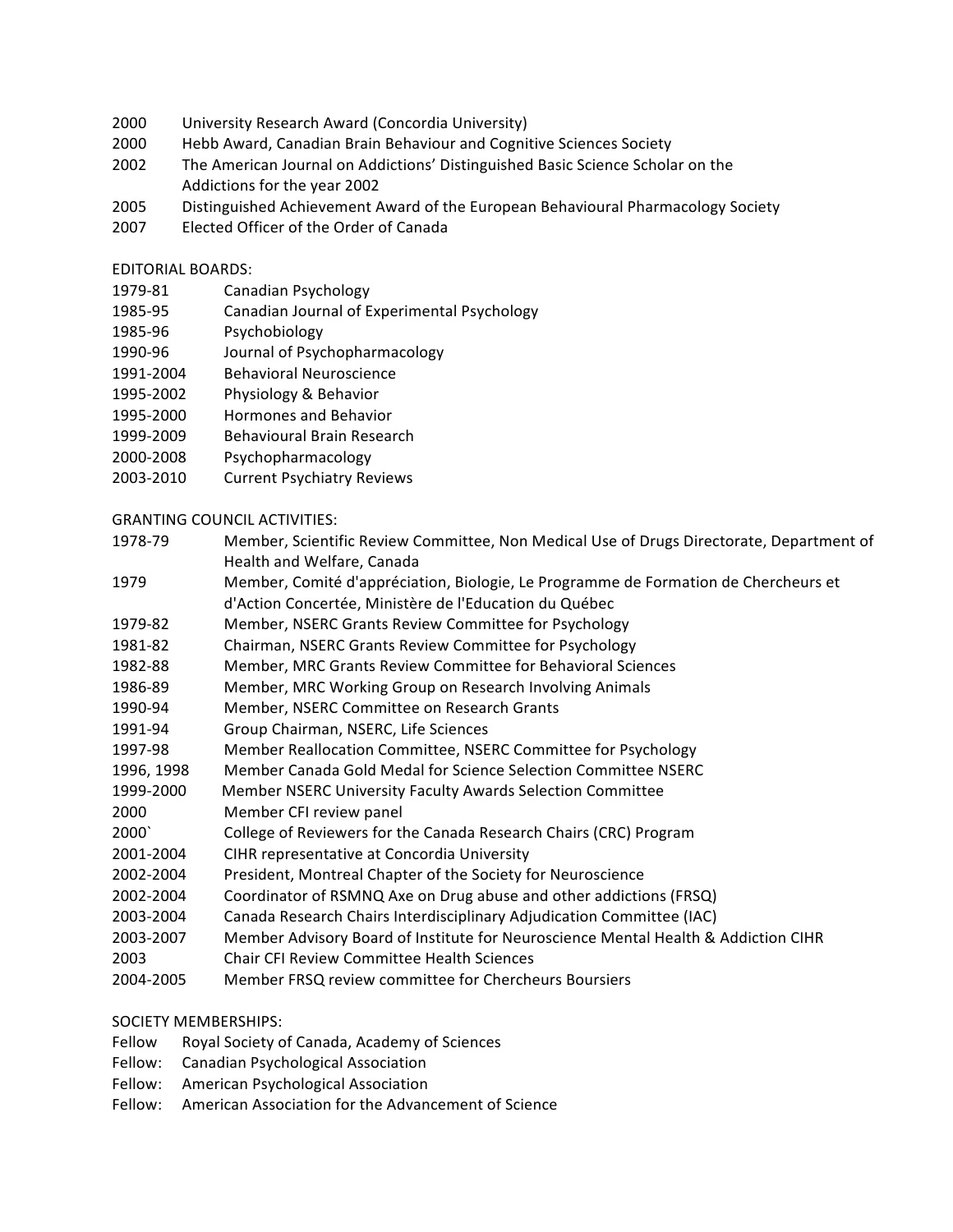Fellow Association for Psychological Science

Member: New York Academy of Sciences

Member: Society for Neuroscience

Member Canadian Behavior, Brain and Cognitive Science Society

Member Society for Behavioral Neuroendocrinology

Member European Behavioural Pharmacology Society

REFEREED PUBLICATIONS

- Stewart, J., & Blackburn, J. Tensions between English-speaking and French-speaking Canadians. Contribution à l'Etudes des Sciences de l'Homme, 1956, 3, 145-167.
- Stewart, J., & Hurwitz, H.M.B. Studies in light-reinforced behaviour III. The effects of continuous, zero and fixedratio reinforcement. Quarterly Journal of Experimental Psychology, 1958, 10, 56-61.
- Stewart, J. Reinforcing effects of light as a function of intensity and reinforcement schedule. Journal of Comparative and Physiological Psychology, 1960, 53, 187-193.

Herr, F., Stewart, J., & Charest, M.P. Tranquilizers and antidepressants: A pharmacological comparison. Arch. Int. Pharmacodyn., 1961, 134, 328-342.

Stewart, J. Some behaviour characteristics of maze-bright and maze-dull animals. Canadian Journal of Psychology, 1961, 15, 75-80.

- Stewart, J. Differential responses based on the physiological consequences of pharmacological agents. Psychopharmacologia, 1962, 3, 132-138.
- Winthrop, S.O., Davis, M.A., Herr, F., Stewart, J., & Gaudry, R. New psychotropic agents. II. Derivatives of 5,6dihydrodibenz(b,e)azepine (5,6-dihydromorphanthridine). Journal of Medicinal and Pharmaceutical Chemistry, 1962, 5, 1199-1206
- Winthrop, S.O., Davis, M.A., Herr, F., Stewart, J., & Gaudry, R. New psychotropic agents. III. Derivatives of 6,11dihydrodibenz(b,e)oxepine and 6,11-dihydrodibenzo(b,e)thiepine. Journal of Medicinal and Pharmaceutical Chemistry, 1962, 5, 1207-1215.
- Davis, M.A., Winthrop, S.O., Stewart, J., Sunahara, F.A., & Herr, F. New psychotropic agents. V. Derivatives of 5cyano- and 5-carboxamido-dibenzo(a,d)cycloheptadiene. Journal of Medicinal Chemistry, 1963, 6, 251-255.
- Stewart, J., Charest, M.P., & Herr, F. A pharmacological investigation of potential antidepressants of the amitriptyline-type. Journal of Medicinal Chemistry, 1963, 6, 338-339.
- Winthrop, S.O., Davis, M.A., Herr, F., Stewart, J., & Gaudry, R. New psychotropic agents. IV. Derivatives of dibenzo(a,d)(1,4)cyclo-öctadiene. Journal of Medicinal Chemistry, 1963, 6, 130-132.
- Melzack, R., Stewart, J., & Bambridge, R. Infrared thermograph studies of cortical circulation: Evaluation of the method. Electroencephalography and Clinical Neurophysiology, 1966, 20, 614-617.
- Stewart, J., Krebs, W.H., & Kaczender, E. State-dependent learning produced with steroids. Nature, 1967, 216, 1223-1224.
- Stewart, J., & Palfai, T. Castration, androgens, and dominance status in the rat. Psychonomic Science, 1967, 7, 1-2.
- Stewart, J., & Kaczender-Henrik, E. Male copulatory behavior in the male rat after perinatal treatment with an antiandrogenic steroid. Hormones and Behavior, 1971, 2, 255-264.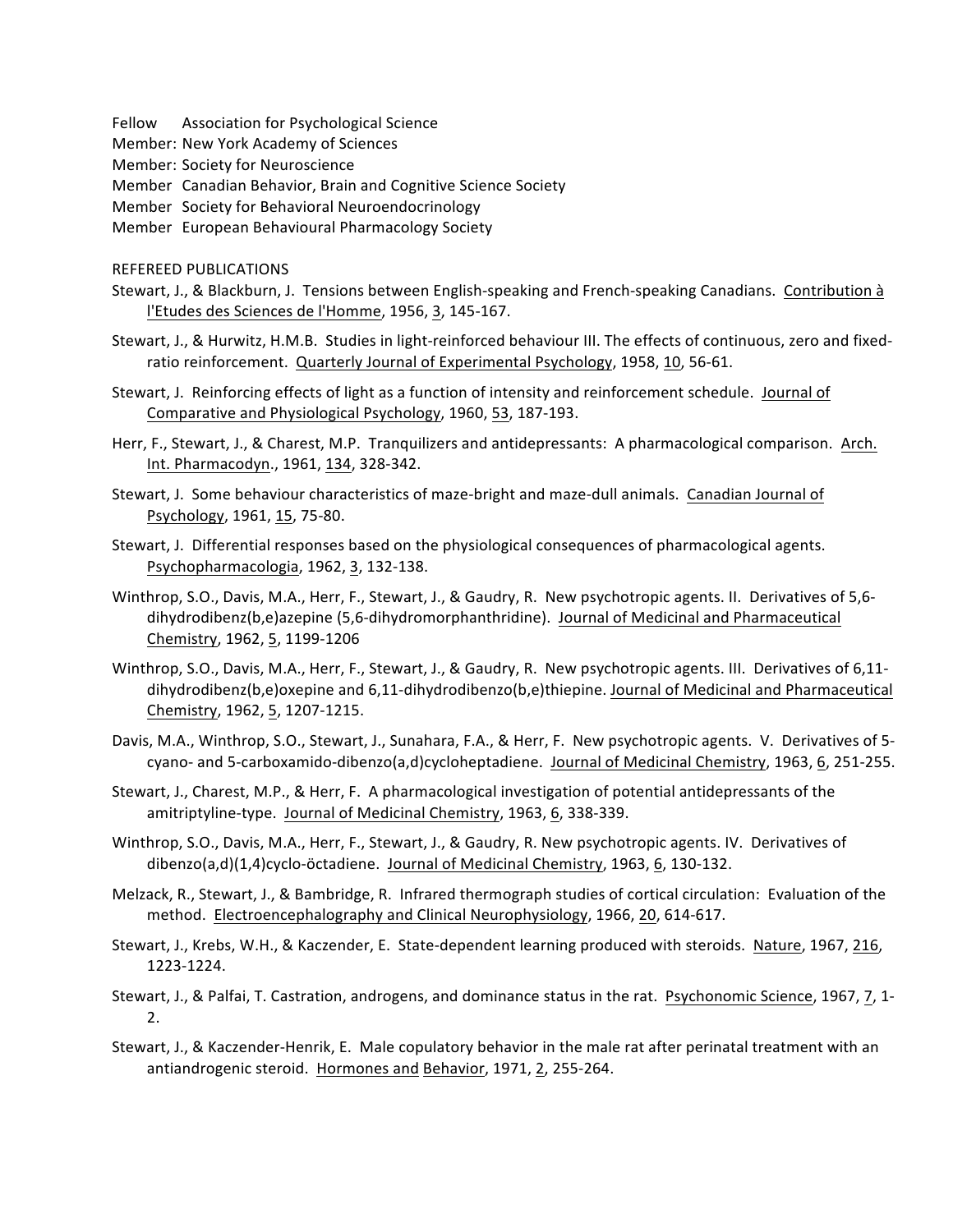- Stewart, J., Pottier, J., & Kaczender-Henrik, E. Male copulatory behavior in the female rat after perinatal treatment with an antiandrogenic steroid. Hormones and Behavior, 1971, 2, 247-254.
- Arnkoff, D.B., & Stewart, J. The effectiveness of modeling and videotape feedback on personal problem solving. Behavior Research and Therapy, 1975, 13, 127-133.
- Stewart, J., Skvarenina, A., & Pottier, J. Effects of neonatal androgens on open-field behavior and maze learning in the prepubescent and adult rat. Physiology and Behavior, 1975, 14, 291-295.
- Einon, D., Stewart, J., Atkinson, S., & Morgan, M. Effect of isolation on barbiturate anaesthesia in the rat. Psychopharmacology, 1976, 50, 85-88.
- McNaughton, N., James, D.T.D., Stewart, J., Gray, J.A., Valero, I., & Drewnowski, A. Septal driving of hippocampal theta rhythm as a function of frequency in the male rat: Effects of drugs. Neuroscience, 1977, 2, 1019-1027.
- Stewart, J., & Atkinson, S. Effects of septal lesions on the lordotic behavior of weanling male and female rats. Hormones and Behavior, 1977, 9, 99-106.
- Stewart, J., Atkinson, S., & Cygan, D. Effects of septal lesions on shock thresholds in weanling male and female rats. Physiology & Behavior, 1977, 19, 693-696.
- Valero, I., Stewart, J., McNaughton, N., & Gray, J.A. Septal driving of the hippocampal theta rhythm as a function of frequency in the male rat: Effect of adrenopituitary hormones. Neuroscience, 1977, 2, 1029-1032.
- Olioff, M., & Stewart, J. Sex differences in the play behavior of prepubescent rats. Physiology & Behavior, 1978, 20, 113-115.
- Stewart, J., & Eikelboom, R. Pre-exposure to morphine and the attenuation of conditioned taste aversion in rats. Pharmacology Biochemistry & Behavior, 1978, 9, 639-645.
- Eikelboom, R., & Stewart, J. Conditioned temperature effects using morphine as the unconditioned stimulus. Psychopharmacology, 1979, 61, 31-38.
- Meaney, M.J., & Stewart, J. Environmental factors influencing the affiliative behavior of male and female rats (Rattus norvegicus). Animal Learning & Behavior, 1979, 7(3), 397-405.
- Stewart, J., & Eikelboom, R. Stress masks the hypothermic effect of naloxone in rats. Life Sciences, 1979, 25, 1165-1172.
- Stewart, J., Vallentyne, S., & Meaney, M.J. Differential effects of testosterone metabolites in the neonatal period on open-field behavior and lordosis in the rat. Hormones and Behavior, 1979, 13, 282-292.
- Stewart, J., & Cygan, D. Ovarian hormones act early in development to feminize adult open-field behavior in the rat. Hormones and Behavior, 1980, 14, 20-32.
- de Wit, H., & Stewart, J. Reinstatement of cocaine-reinforced responding in the rat. Psychopharmacology, 1981, 75, 134-143.
- Eikelboom, R., & Stewart, J. Hypophysectomy increases the sensitivity of rats to naloxone-induced hypothermia. Life Sciences, 1981, 28, 1047-1052.
- Eikelboom, R., & Stewart, J. Temporal and environmental cues in conditioned hypothermia and hyperthermia associated with morphine. Psychopharmacology, 1981, 72, 147-153.
- Eikelboom, R., & Stewart, J. Conditioned temperature effects using amphetamine as the unconditioned stimulus. Psychopharmacology, 1981, 75, 96-97.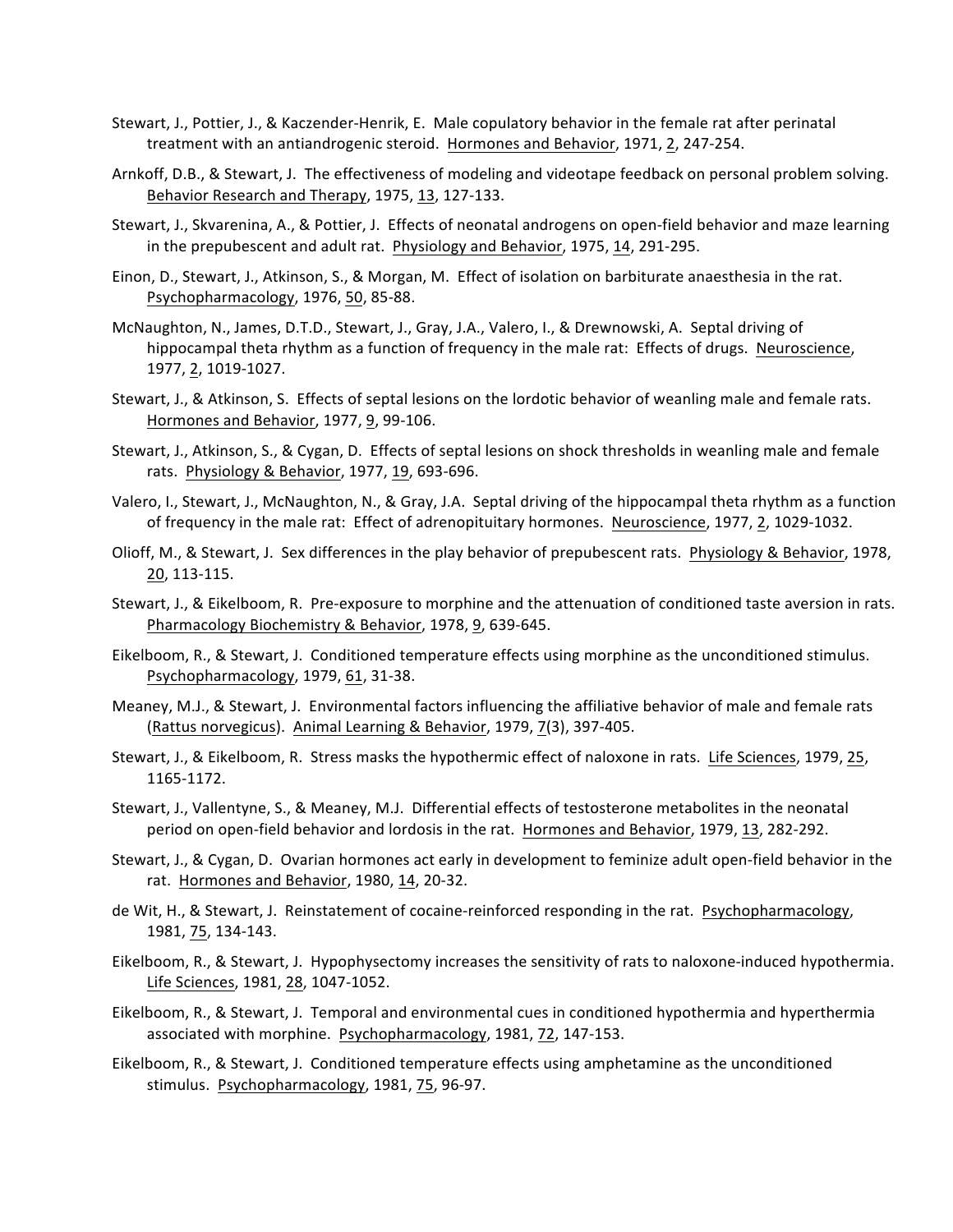- Meaney, M.J., & Stewart, J. A descriptive study of social development in the rat (Rattus norvegicus). Animal Behaviour, 1981, 29, 34-45.
- Meaney, M.J., & Stewart, J. Neonatal androgens influence the social play of prepubescent rats. Hormones and Behavior, 1981, 15, 197-213.
- Stewart, J., & Eikelboom, R. Interaction between the effects of stress and morphine on body temperature in rats. Life Sciences, 1981, 28, 1041-1045.
- Eikelboom, R., & Stewart, J. Conditioning of drug-induced physiological responses. Psychological Review, 1982, 89, 507-528.
- Meaney, M.J., Stewart, J., & Beatty, W.W. The influence of glucocorticoids during the neonatal period on the development of play-fighting in Norway rat pups. Hormones and Behavior, 1982, 16, 475-491.
- Sandberg, D., David, S., & Stewart, J. Effects of estradiol benzoate on the pattern of eating and ethanol consumption. Physiology & Behavior, 1982, 29, 61-65.
- Sandberg, D., & Stewart, J. Effects of estradiol benzoate and MER-25 on ethanol consumption in the ovariectomized rat. Journal of Comparative and Physiological Psychology, 1982, 96, 635-648.
- Sandberg, D., Stewart, J., & Amit, Z. Changes in ethanol consumption during pregnancy of the rat. Journal of Studies on Alcohol, 1982, 43(1), 137-145.
- de Wit, H., & Stewart, J. Drug reinstatement of heroin-reinforced responding in the rat. Psychopharmacology, 1983, 79, 29-31.
- Meaney, M.J., Stewart, J., Poulin, P., & McEwen, B.S. Sexual differentiation of social play in rat pups is mediated by the neonatal androgen-receptor system. Neuroendocrinology, 1983, 37, 85-90.
- Stewart, J. Conditioned and unconditioned drug effects in relapse to opiate and stimulant drug selfadministration. Progress in Neuro-psychopharmacology and Biological Psychiatry, 1983, 7, 591-597.
- Stewart, J. Reinstatement of heroin and cocaine self-administration behavior in the rat by intracerebral application of morphine in the ventral tegmental area. Pharmacology Biochemistry & Behavior, 1984, 20, 917-923.
- Stewart, J., de Wit, H., & Eikelboom, R. Role of unconditioned and conditioned drug effects in the selfadministration of opiates and stimulants. Psychological Review, 1984, 91, 251-268.
- Vezina, P., & Stewart, J. Conditioning and place-specific sensitization of increases in activity induced by morphine in the VTA. Pharmacology Biochemistry & Behavior, 1984, 20, 925-934.
- Vezina, P., & Stewart, J. Hyperthermia induced by morphine administration to the VTA of the rat brain: An effect dissociable from morphine-induced reward and hyperactivity. Life Sciences, 1985, 36, 1095-1105.
- Rochford, J., & Stewart, J. Activation and expression of endogenous pain control mechanisms in rats given repeated nociceptive tests under the influence of naloxone. Behavioral Neuroscience, 1987, 101, 87-103.
- Rochford, J., & Stewart, J. Morphine attenuation of conditioned autoanalgesia: Implications for theories of situation-specific tolerance to morphine analgesia. Behavioral Neuroscience, 1987, 101, 690-700.
- Stewart, J., & Vezina, P. Environment-specific enhancement of the hyperactivity induced by systemic or intra-VTA morphine injections in rats preexposed to amphetamine. Psychobiology, 1987, 15(2), 144-153.
- Vezina, P., Kalivas, P.W., & Stewart, J. Sensitization occurs to the locomotor effects of morphine and the specific m opioid receptor agonist, DAGO, administered repeatedly to the ventral tegmental area but not to the nucleus accumbens. Brain Research, 1987, 417, 51-58.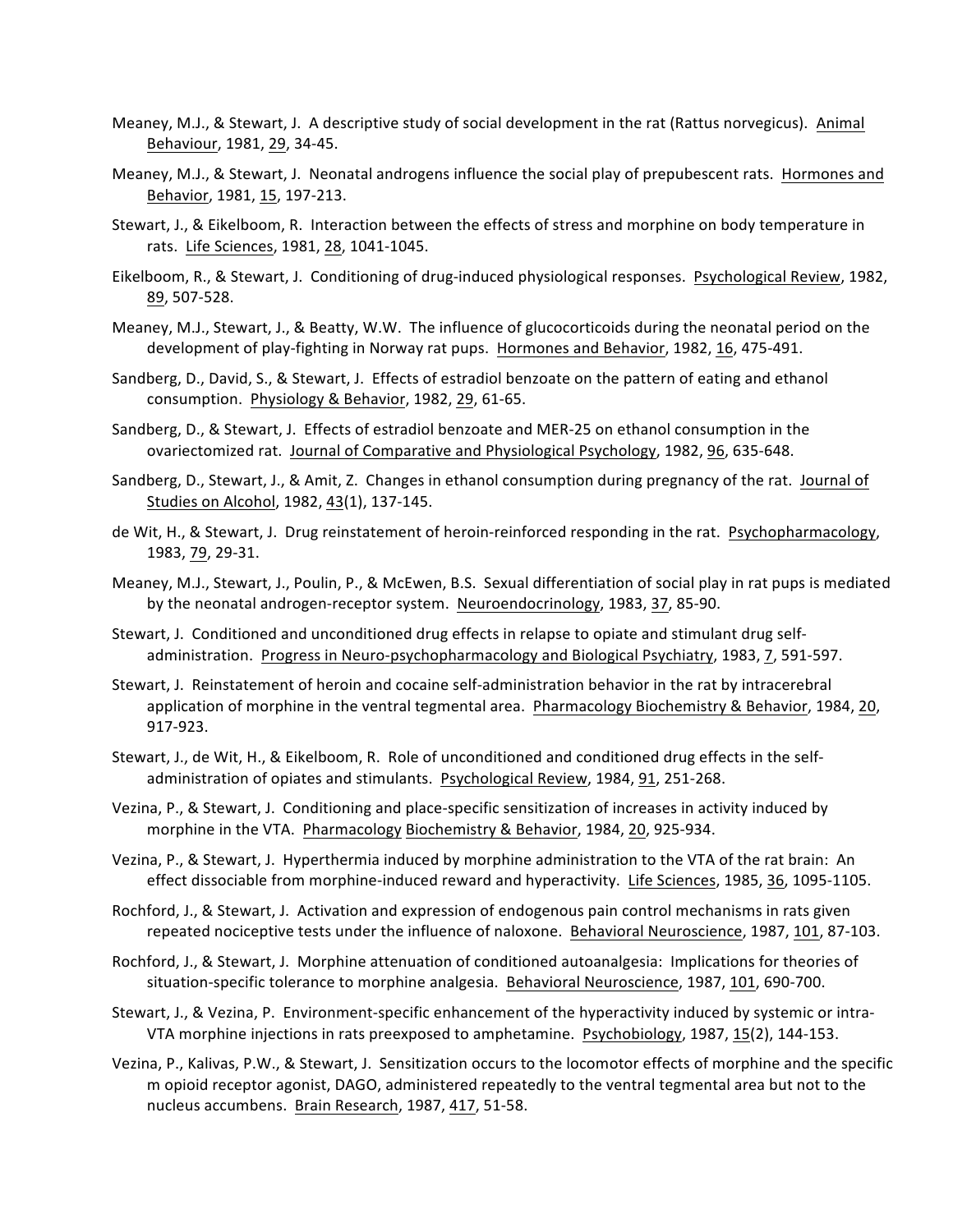- Vezina, P., & Stewart, J. Conditioned locomotion and place preference elicited by tactile cues paired exclusively with morphine in an open field. Psychopharmacology, 1987, 91, 375-380.
- Vezina, P. & Stewart, J. Morphine conditioned place preference and locomotion: the effect of confinement during training. Psychopharmacology, 1987, 93, 257-260.
- Kalant, N., Stewart, J., & Kaplan, R. Effect of diet restriction on glucose metabolism and insulin responsiveness in aging rats. Mechanisms of Aging and Development, 1988, 46, 89-104.
- Stewart, J. Current themes, theoretical issues, and preoccupations in the study of sexual differentiation and gender-related behaviors. Psychobiology, 1988, 16, 315-320.
- Stewart, J., & Kolb, B. The effects of neonatal gonadectomy and prenatal stress on cortical thickness and asymmetry in rats. Behavioral and Neural Biology 1988, 49, 344-360.
- Stewart, J., Meaney, M.J., Aitken, D., Jensen, L., & Kalant, N. The effects of acute and life-long food restriction on basal and stress-induced serum corticosterone levels in young and aged rats. Endocrinology, 1988, 123, 1934-1941.
- Stewart, J., & Rochford, J. Behavior change without a theory of learning? Behavioral and Brain Sciences, 1988, 11, 469-470.
- Stewart, J., & Vezina, P. A comparison of the effects of intra-accumbens injections of amphetamine and morphine on reinstatement of heroin intravenous self-administration behavior. Brain Research, 1988, 457, 287-294.
- Mitchell, J.B., & Stewart, J. Effects of castration, steroid replacement, and sexual experience on mesolimbic dopamine and sexual behaviors in the male rat. Brain Research, 1989, 491, 116-127.
- Stewart, J., Mitchell, J., & Kalant, N. The effects of life-long food restriction on spatial memory in young and aged Fischer 344 rats measured in the eight-arm radial and the Morris water mazes. Neurobiology of Aging, 1989, 10, 669-675.
- Stewart, J., Vezina, P. Microinjections of Sch-23390 into the ventral tegmental area and substantia nigra pars reticulata attenuate the development of sensitization to the locomotor activating effects of systemic amphetamine. Brain Research, 1989, 495, 401-406.
- Vezina, P., Giovino, A.A., Wise, R.A., & Stewart, J. Environment-specific cross-sensitization between the locomotor activating effects of morphine and amphetamine. Pharmacology Biochemistry & Behavior, 1989, 32, 581-584.
- Vezina, P., & Stewart, J. The effect of dopamine receptor blockade on the development of sensitization to the locomotor activating effects of amphetamine and morphine. Brain Research, 1989, 499, 108-120.
- Leyton, M., & Stewart, J. Preexposure to foot-shock sensitizes the locomotor response to subsequent systemic morphine and intra-nucleus accumbens amphetamine. Pharmacology Biochemistry & Behavior, 1990, 37, 303-310.
- Meaney, M.J., Lozos, E., & Stewart, J. Infant-carrying by nulliparous, female vervet monkeys (Cercopithecus Aethiops). Journal of Comparative Psychology, 1990, 104, 377-381.
- Mitchell, J.B., & Stewart, J. Facilitation of sexual behaviors in the male rat in the presence of stimuli previously paired with systemic injections of morphine. Pharmacology Biochemistry & Behavior, 1990, 35, 367-372.
- Mitchell, J.B., & Stewart, J. Facilitation of sexual behaviors in the male rat associated with intra-VTA injections of opiates. Pharmacology Biochemistry & Behavior, 1990, 35, 643-650.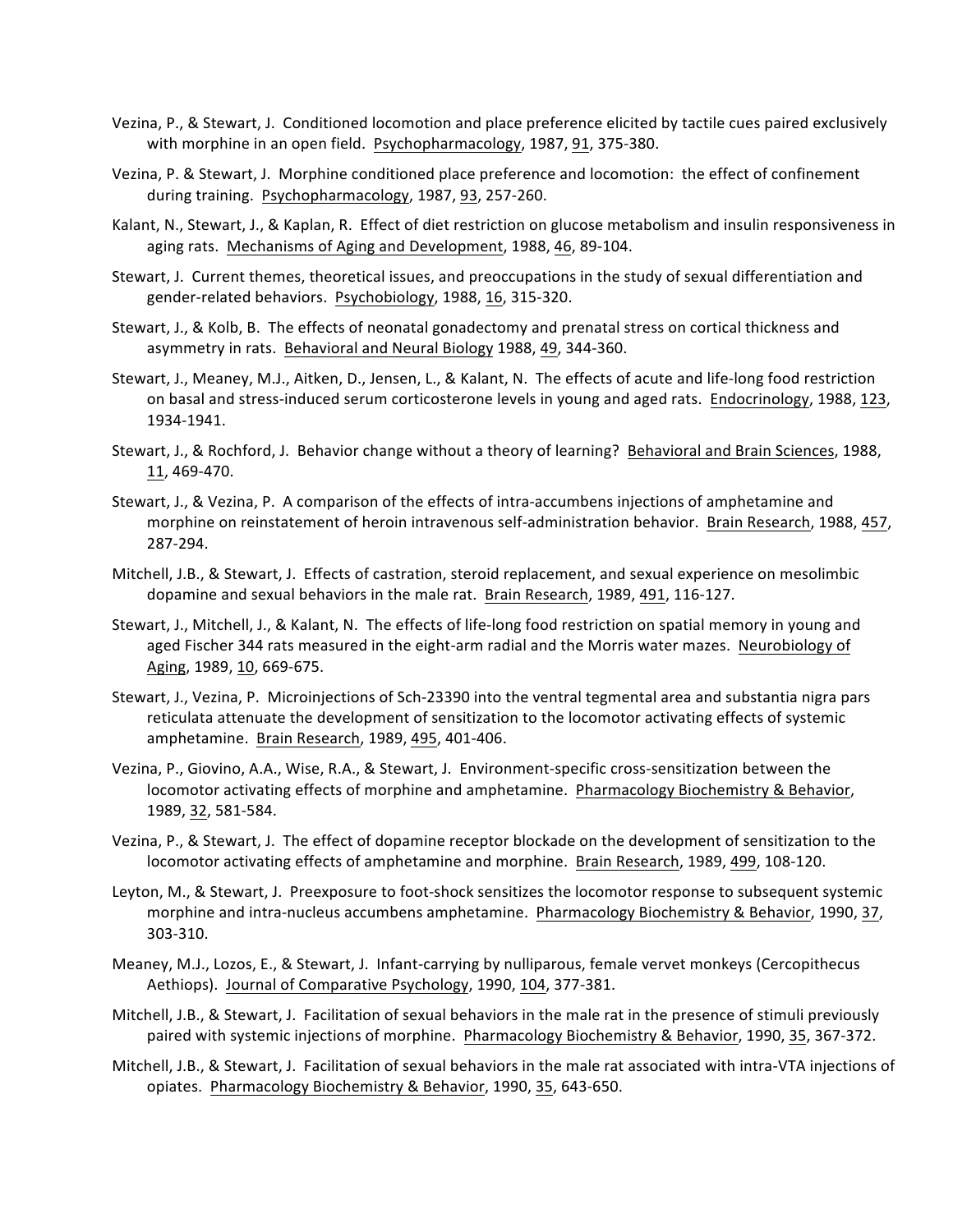- Nencini, P., & Stewart, J. Chronic systemic administration of amphetamine increases food intake to morphine, but not to U50-488H, microinjected into the ventral tegmental area in rats. Brain Research, 1990, 527, 254-258.
- Vezina, P., & Stewart, J. Amphetamine administered to the ventral tegmental area but not to the nucleus accumbens sensitizes rats to systemic morphine: lack of conditioned effects. Brain Research, 1990, 516, 99-106.
- Kalivas, P.W., & Stewart, J. Dopamine transmission in the initiation and expression of drug- and stress-induced sensitization of motor activity. Brain Research Reviews, 1991, 16, 223-244.
- Kolb, B., & Stewart, J. Sex-related differences in dendritic branching of cells in the prefrontal cortex of rats. Journal of Neuroendocrinology, 1991, 3, 95-99.
- Stewart, J., Kühnemann, S., & Rajabi, H. Neonatal exposure to gonadal hormones affects the development of monoamine systems in rat cortex. Journal of Neuroendocrinology, 1991, 3, 85-93.
- Stewart, J., & Vezina, P. Extinction procedures abolish conditioned stimulus control but spare sensitized responding to amphetamine. Behavioural Pharmacology, 1991, 2, 65-71.
- Badiani, A., & Stewart, J. The kappa-opioid, U-50,488H, suppresses the initiation of nocturnal spontaneous drinking in normally hydrated rats. Psychopharmacology, 1992, 106, 463-473.
- Funk, D., & Stewart, J. The effects of lesions of the habenular nuclei on the development of sensitization to the behavioral activational effects of repeatedly administered morphine in the rat. Brain Research, 1992, 583, 127-136.
- Leyton, M., Rajabi, H., & Stewart, J. U-50,488H into A10 reduces haloperidol-induced elevations of accumbens dopamine. NeuroReport, 1992, 3, 1127-1130.
- Leyton, M., & Stewart, J. The stimulation of central k opioid receptors decreases male sexual behavior and locomotor activity. Brain Research, 1992, 594, 56-74.
- Rochford, J., & Stewart, J. Naloxone-induced hypoalgesia: Lack of effect of the GABA-benzodiazepine receptor complex. Pharmacology Biochemistry & Behavior, 1992, 43, 321-328.
- Stewart, J., & Wise, R.A. Reinstatement of heroin self-administration habits: morphine prompts and naltrexone discourages renewed responding after extinction. Psychopharmacology, 1992, 108, 79-84.
- Altier, N., & Stewart, J. Intra-VTA infusions of the substance P analogue, DiMe-C7, and intra-accumbens infusions of amphetamine induce analgesia in the formalin test for tonic pain. Brain Research, 1993, 628, 279-285.
- Badiani, A., & Stewart, J. Enhancement of the prophagic but not of the antidipsogenic effect of U-50,488H after chronic amphetamine pretreatment. Pharmacology Biochemistry & Behavior, 1993, 44, 77-86.
- Druhan, J.P., Deschamps, S.-E., & Stewart, J. D-amphetamine-like stimulus properties are produced by morphine injections into the ventral tegmental area but not into the nucleus accumbens. Behavioural Brain Research, 1993, 59, 41-51.
- Druhan, J.P., Jakob, A., & Stewart, J. The development of behavioral sensitization to apomorphine is blocked by MK-801. European Journal of Pharmacology, 1993, 243, 73-77.
- Forgie, M.L., & Stewart, J. Sex differences in amphetamine-induced locomotor activity in adult rats: Role of testosterone exposure in the neonatal period. Pharmacology Biochemistry and Behavior, 1993, 46, 637-645.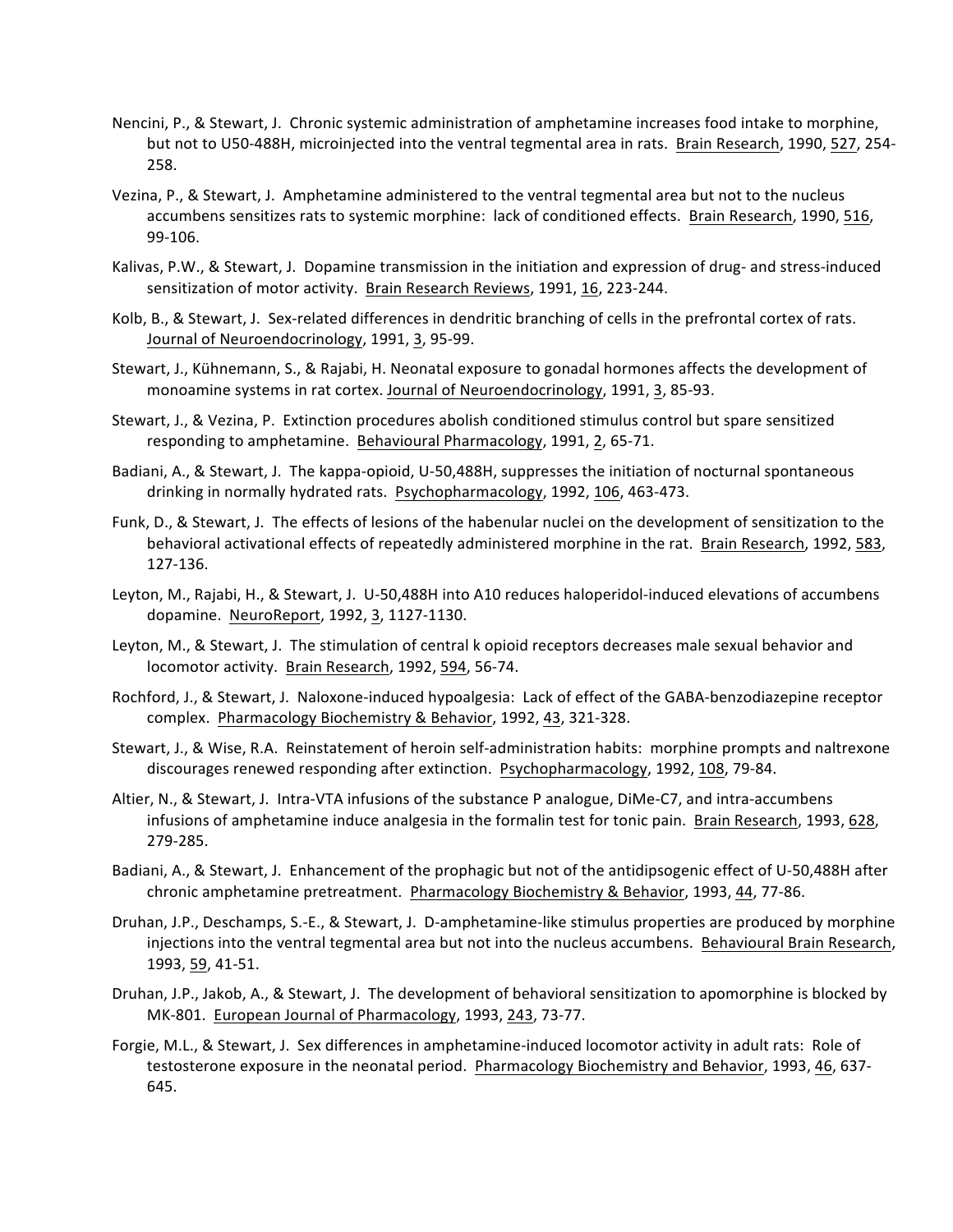- Rochford, J., Dawes, P., & Stewart, J. Naloxone potentiation of novelty-induced hypoalgesia: Characterization of the alpha noradrenergic receptor subtype. Pharmacology Biochemistry & Behavior, 1993, 44, 381-386.
- Stewart, J., & Badiani, A. Tolerance and sensitization to the behavioral effects of drugs. Behavioural Pharmacology, 1993, 4, 289-312.
- Stewart, J., & Druhan, J.P. Development of both conditioning and sensitization of the behavioral activating effects of amphetamine is blocked by the non-competitive NMDA receptor antagonist, MK-801. Psychopharmacology, 1993, 110, 125-132.
- Forgie, M.L., & Stewart, J. Sex differences in the locomotor-activating effects of amphetamine: Role of circulating testosterone in adulthood. Physiology & Behavior, 1994, 55, 639-644.
- Forgie, M.L., & Stewart, J. Effect of prepubertal ovariectomy on amphetamine-induced locomotor activity in adult female rats. Hormones and Behavior, 1994, 28, 241-260.
- Shaham, Y., Rodaros, D., & Stewart, J. Reinstatement of heroin-reinforced behavior following a long-term extinction: Implications for the treatment of relapse to drug-taking. Behavioural Pharmacology, 1994, 5(3), 360-364.
- Shaham, Y., & Stewart, J. Exposure to mild stress enhances the reinforcing efficacy of intravenous heroin selfadministration in rats. Psychopharmacology, 1994, 14, 523-527.
- Stewart, J., Deschamps, S.-E., & Amir, S. Inhibition of nitric oxide synthase does not block the development of sensitization to the behavioral activating effects of amphetamine. Brain Research, 1994, 641, 141-144.
- Stewart, J., & Kolb, B. Dendritic branching in cortical pyramidal cells in response to ovariectomy in adult female rats: suppression by neonatal exposure to testosterone. Brain Research, 1994, 654, 149-154.
- Stewart, J., & Rajabi, H. Estradiol derived from testosterone in prenatal life affects the development of catecholamine systems in the frontal cortex in the male rat. Brain Research, 1994, 646, 157-160.
- Badiani, A., Leone, P., Noel, M.B., & Stewart, J. Ventral tegmental area opioid mechanisms and modulation of ingestive behavior. Brain Research, 1995, 670, 264-276.
- Badiani, A., Leone, P., & Stewart, J. Intra-VTA injections of the mu-opioid antagonist CTOP enhance locomotor activity. Brain Research, 1995, 690, 112-116.
- Kolb, B., & Stewart, J. Changes in the neonatal gonadal hormonal environment prevent behavioral sparing and alter cortical morphogenesis after early frontal cortex lesions in male and female rats. Behavioral Neuroscience, 1995, 109(2), 285-294.
- Shaham, Y., Kelsey, J.E., & Stewart, J. Temporal factors in the effect of restraint stress on morphine-induced behavioral sensitization in the rat. Psychopharmacology, 1995, 117, 102-109.
- Shaham, Y., & Stewart, J. Stress reinstates heroin-seeking in drug-free animals: an effect mimicking heroin, not withdrawal. Psychopharmacology, 1995, 119, 334-341.
- Shaham, Y., & Stewart, J. Effects of restraint stress and intra-ventral tegmental area injections of morphine and methyl naltrexone on the discriminative stimulus effects of heroin in the rat. Pharmacology Biochemistry & Behavior, 1995, 51, 491-498.
- Altier, N., & Stewart, J. Opioid receptors in the ventral tegmental area contribute to stress-induced analgesia in the formalin test for tonic pain. Brain Research, 1996, 718, 203-206.

Amir, S., & Stewart J. Resetting of the circadian clock by a conditioned stimulus. Nature, 1996, 379, 542-545.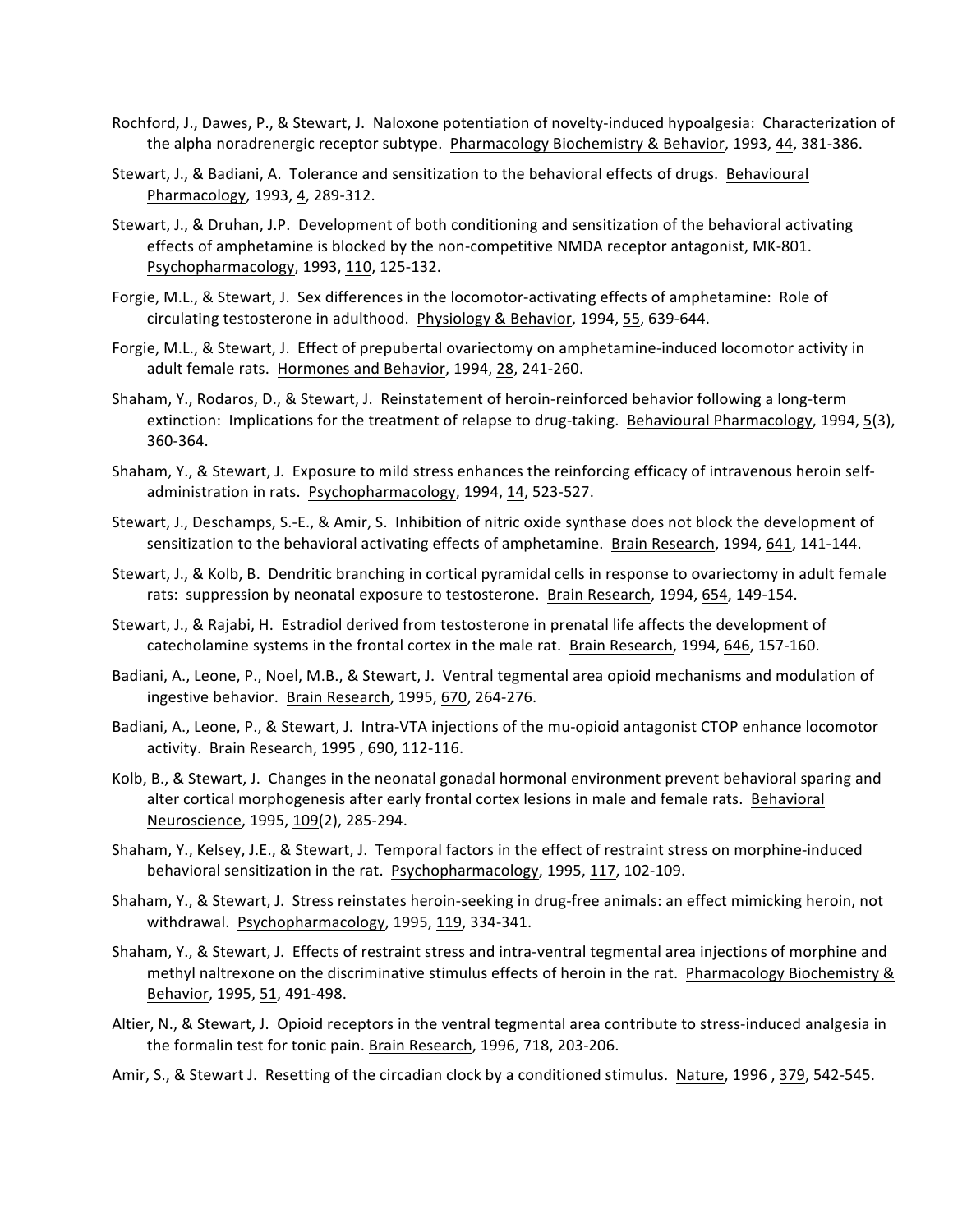- Badiani, A., Jakob, A. Rodaros, D. & Stewart, J. Sensitization of stress-induced feeding in rats repeatedly exposed to brief restraint: the role of corticosterone. Brain Research, 1996, 710, 35-44
- Druhan, J., Rajabi, H., & Stewart, J. MK-801 increases locomotor activity without elevating extracellular dopamine levels in the nucleus accumbens. Synapse, 1996, 24, 135-146.
- Emmi, A., Rajabi, H., & Stewart, J. Behavioral and neurochemical recovery from partial 6-hydroxydopamine lesions of the substantia nigra is blocked by daily treatment with glutamate receptor antagonists, MK-801 and CPP. Journal of Neuroscience, 1996, 16, 5216-5224.
- Erb, S., Shaham, Y. & Stewart, J. Stress reinstates cocaine-seeking behavior after prolonged extinction and drugfree periods. Psychopharmacology, 1996, 128, 408-412.
- Funk, D. & Stewart, J. Role of catecholamines in the frontal cortex in the modulation of basal and stress-induced autonomic output in rats. Brain Research, 1996, 741, 220-229.
- Leyton, M., & Stewart, J. Acute and repeated activation of male sexual behavior by tail-pinch: opioid and dopaminergic mechanisms. Physiology & Behavior, 1996 60, 77-85.
- Shaham, Y., Rajabi, H., & Stewart, J. Relapse to heroin seeking in rats under opioid maintenance: the effects of stress, heroin priming and withdrawal. Journal of Neuroscience, 1996, 16, 1957-1963.
- Shaham, Y. & Stewart, J. Effects of opioid and dopamine receptor antagonists on relapse induced by stress and re-exposure to heroin in rats. Psychopharmacology, 1996, 125, 385-391.
- Stewart, J. Knowledge, affect, habit: an effective parsing of addiction? Commentary on "Addictive drugs as reinforcers: multiple partial actions on memory systems," by N. M. White for Addiction, 1996, 91, 955-957.
- Stewart, J., & Rajabi, H. Initial increases in extracellular dopamine in the ventral tegmental area provide a mechanism for the development of desipramine-induced sensitization within the midbrain dopamine system. Synapse, 1996, 23, 258-264.
- Stewart, J., Woodside, B., & Shaham, Y. Changes in ovarian hormones do not affect the initiation and maintenance of intravenous self-administration of heroin in the female rat. Psychobiology, 1996, 24, 154-159.
- Altier, N, & Stewart, J. Tachykinin NK-1 and NK-3 selective agonists induce analgesia in the formalin test for tonic pain following intra-VTA or intra-accumbens microinfusions. Behavioural Brain Research. 1997, 89, 151-165
- Altier, N., & Stewart, J. Neuropeptide FF in the VTA blocks the analgesic effects of both intra-VTA morphine and exposure to stress, Brain Research, 1997, 758, 250-254
- Dewar, K., Rompré, P.-P., Stewart, J. & Warren, R.A. Excitotoxic lesions of the prefrontal cortex reduce D1-like receptors in the ventral tegmental area. European Journal of Pharmacology, 1997, 336, 155-158.
- Emmi, A., Rajabi, H., & Stewart, J. Behavioral and neurochemical recovery from partial 6-hydroxydopamine lesions of the substantia nigra is blocked by daily treatment with with D1/D5, but not D2, dopamine receptor antagonists, Journal of Neuroscience, 1997, 17, 3840-3846.
- Kolb, B., Stewart, J., & Sutherland, R.J. Recovery of function is associated with increased spine density in cortical pyramidal cells after frontal lesions and/or noradrenaline depletion in neonatal rats. Behavioural Brain Research, 1997, 89, 61-70.
- Shaham, Y., Funk, D., Erb, S., Brown, T.J. Walker, C. D & Stewart, J. Corticotropin-releasing factor, but not corticosterone, is involved in stress-induced relapse to heroin-seeking in rats, Journal of Neuroscience, 1997, 17, 2605-2614.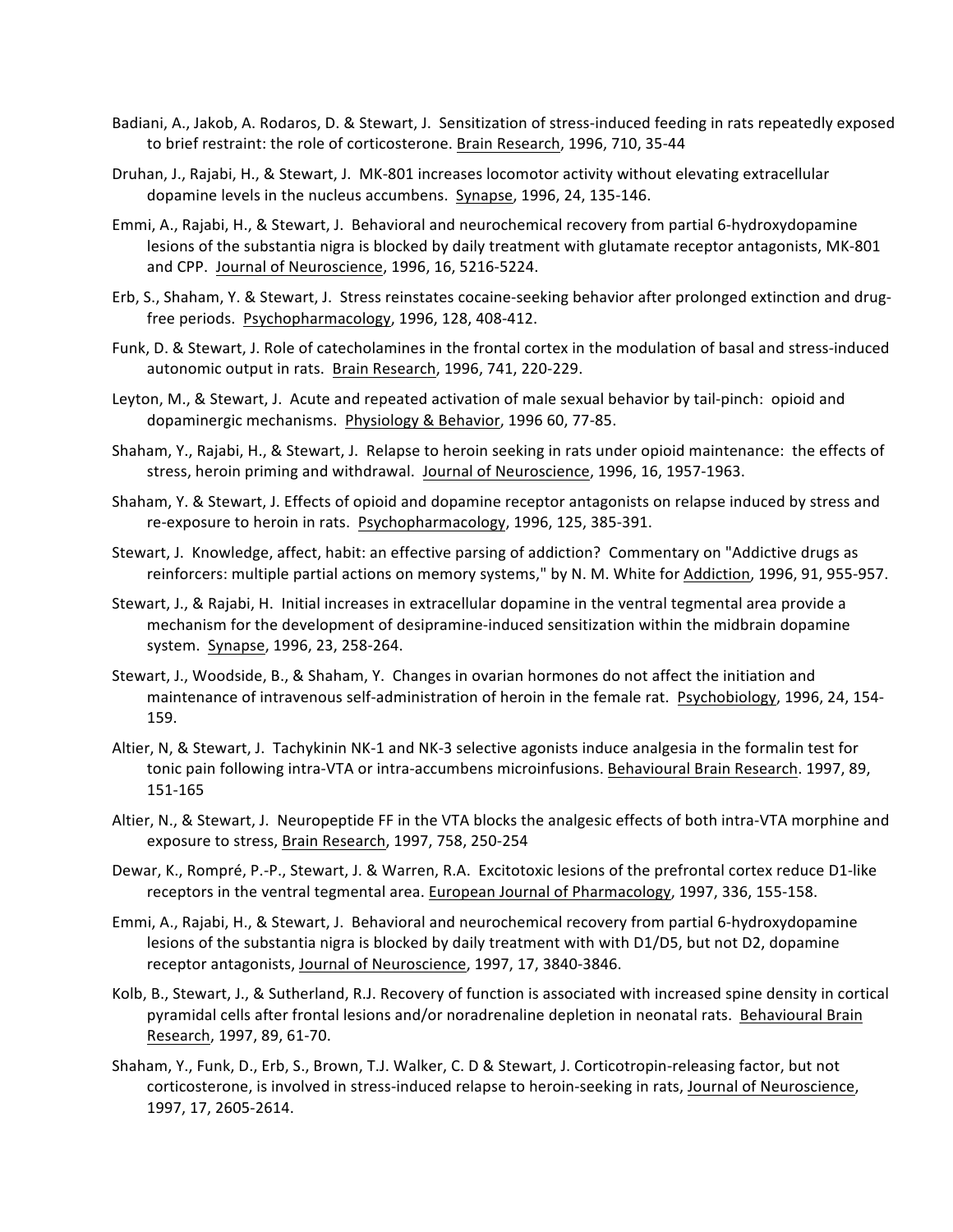- Shaham, Y., Puddicombe, J & Stewart, J. Sexually arousing events do not induce relapse to heroin-seeking in sexually experienced male rats. Physiology & Behavior, 1997, 61,337-341.
- Smith, W.J., Stewart, J., & Pfaus, J.G. Tail pinch induces fos immunoreactivity within several regions of the male rat brain: effect of age. Physiology & Behavior, 1997, 61, 717-723
- Altier, N. & Stewart, J. Dopamine receptor antagonists in the nucleus accumbens attenuate analgesia induced by ventral tegmental area substance P or morphine, and by nucleus accumbens amphetamine. Journal of Pharmacology and Experimental Therapeutics, 1998, 285, 208-215.
- Amir, S., Robinson, B., Ratovitski, T., Rea, M.A., Stewart, J., & Simantov, R. A role for serotonin in the circadian system revealed by the distribution of serotonin transporter and light-induced Fos immunoreactivity in the suprachiasmatic nucleus and intergeniculate leaflet. Neuroscience, 1998, 84(4), 1059-1073.
- Amir, S., & Stewart, J. Induction of Fos expression in the circadian system by unsignaled light is attenuated after prior experience with signaled light: a role for Pavlovian conditioning. Neuroscience, 1998, 83, 657-661.
- Amir, S., & Stewart, J. Conditioned fear suppresses light-induced resetting of the circadian clock. Neuroscience, 1998, 86, 345-351.
- Amir, S., & Stewart, J. Conditioning in the circadian system. Chronobiology International, 1998, 15, 447-456.
- Erb, S. Shaham, Y., & Stewart, J. The role of corticotropin-releasing factor and corticosterone in stress- and cocaine-induced relapse to cocaine seeking in rats. The Journal of Neuroscience, 1998, 18(14), 5529-5536.
- Flores, C., Rodaros, D., & Stewart, J. Long-lasting induction of astrocytic basic fibroblast growth factor by repeated injections of amphetamine: Blockade by concurrent treatment with glutamate antagonist. The Journal of Neuroscience, 1998, 18, 9547-9555.
- Shaham, Y., Erb, S., Leung, S., Buczek, Y., & Stewart, J. CP-154,526, a selective, non peptide antagonist of the corticotropin-releasing factor type 1 receptor attenuates stress-induced relapse to drug seeking in cocaineand heroin-trained rats. Psychopharmacology, 1998, 137, 184-190.
- Spanagel, R., Sillaber, I., Zieglgänsberger, W., Corrigall, W.A., Stewart, J., & Shaham, Y. Acamprosate suppresses the expression of morphine-induced sensitization in rats but does not affect heroin self-administration or relapse induced by heroin or stress. Psychopharmacology, 1998, 139, 391-401.
- Stewart, J. Female and flexible? Behavioral and Brain Sciences. 1998, 21, 338.
- Altier, N., & Stewart, J. The role of dopamine in the nucleus accumbens in analgesia. Life Sciences, 1999, 65, 2269-2287.
- Altier, N., & Stewart, J. The tachykinin NK-1 receptor antagonist, RP 67580, infused into the ventral tegmental area prevents stress-induced analgesia in the formalin test. Physiology and Behavior, 1999, 66, 717-721.
- Amir, S., Cain, S., Sullivan, J., Robinson, B., & Stewart, J. Olfactory stimulation enhances light-induced phase shifts in free-running activity rhythms and Fos expression in the suprachiasmatic nucleus. Neuroscience, 1999, 92, 1165-1170.
- Amir, S., Cain, S., Sullivan, J., Robinson, B. and Stewart, J. In rats, odor-induced Fos in the olfactory pathways depends on the phase of the circadian clock. Neuroscience Letters, 1999, 273, 175-178.
- Amir, S., & Stewart, J. The effectiveness of light on the circadian clock is linked to its emotional value. Neuroscience, 1999, 88, No.2, 339-345.
- Amir, S. & Stewart, J. Conditioned and unconditioned aversive stimuli enhance light-induced fos expression in the primary visual cortex. Neuroscience,, 1999, 89, 323-327.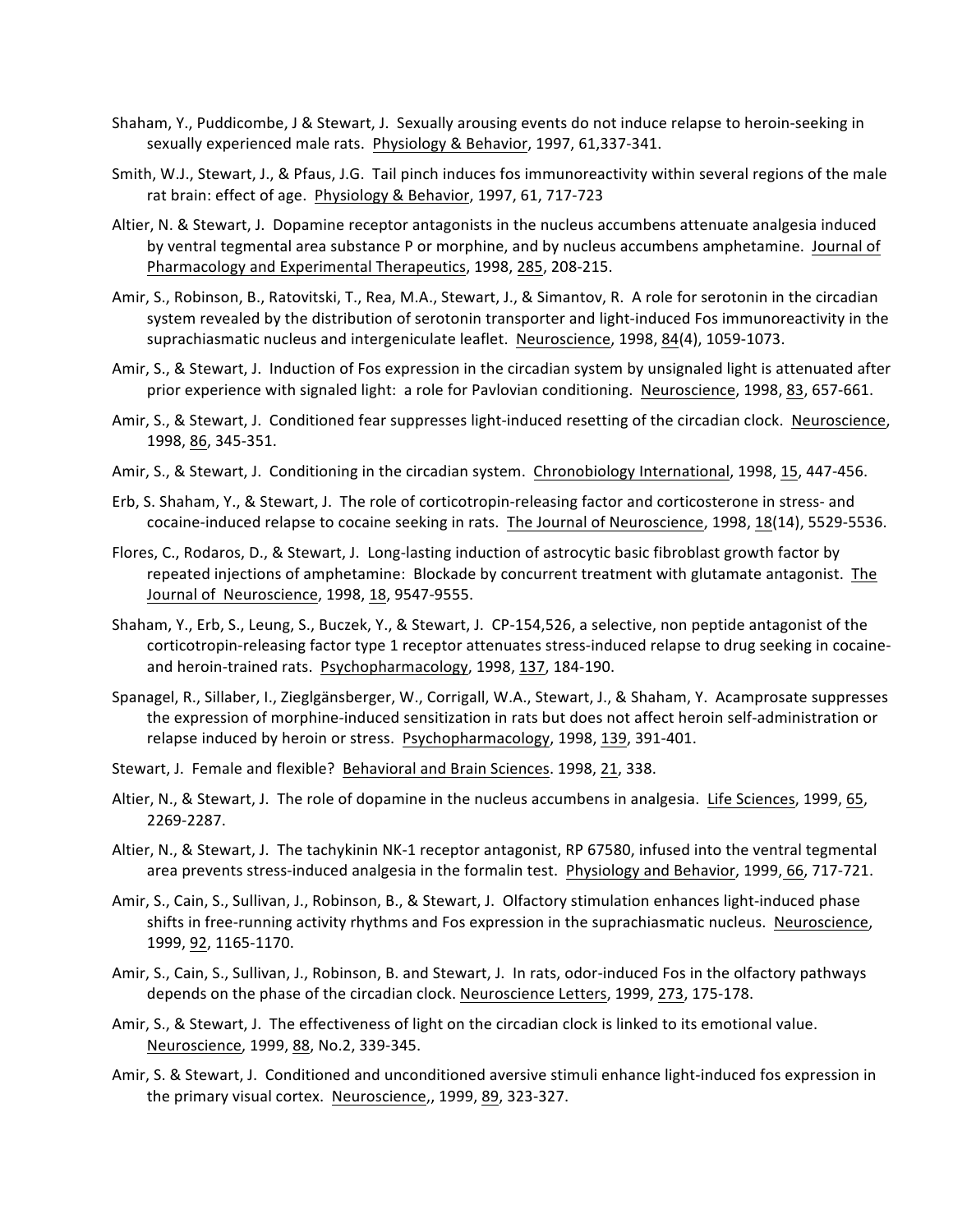- Badiani, A., & Stewart, J. Long-lasting sensitization to the accelerating effects of amphetamine on the speed of an internal clock. Behavioural Brain Research, 1999, 100, 217-223.
- Buczek, Y., Lê, A.D., Wang, A., Stewart, J., & Shaham, Y. Stress reinstates nicotine seeking, but not sucrose solution seeking in rats. Psychopharmacology, 1999, 144, 183-188.
- Erb, S., & Stewart, J. A role for the bed nucleus of the stria terminalis, but not the amygdala, in the effects of corticotropin-releasing factor on stress-induced reinstatement of cocaine seeking. Journal of Neuroscience, 1999, 19, RC35: 1-6.
- Flores, C., Salmaso, N., Cain, S., Rodaros, D., & Stewart, J. Ovariectomy of adult rats leads to increased expression of astrocytic basic fibroblast growth factor in the ventral tegmental area and in dopaminergic projection regions of the entorhinal and prefrontal cortex. The Journal of Neuroscience, 1999, 19, 8665-8673.
- Stewart, J. Thoughts on the interpretation of responses to drug-related stimuli. Addiction, 1999, 94, 341-351.
- Stewart, J., & Rodaros, D. The effects of gonadal hormones on the development and expression of the stimulant effects of morphine in male and female rats. Behavioural Brain Research, 1999, 102, 89-98.
- Arvanitogiannis, A., Stewart, J., & Amir, S. Conditioned stimulus control in the circadian system: two tales tell one story. Journal of Biological Rhythms, 2000, 15, 292-293; discussion 294-295.
- Erb, S., Hitchcott, P.K., Rajabi, H., Mueller, D., Shaham, Y., & Stewart, J. Alpha-2 adrenergic receptor agonists block stress-induced reinstatement of cocaine seeking. Neuropsychopharmacology, 2000, 23, 138-150.
- Flores, C., Samaha, A-N., & Stewart, J. Requirement of endogenous basic fibroblast growth factor for sensitization to amphetamine. Journal of Neuroscience, 2000, 20, RC55, 1-5.
- Flores, C., & Stewart, J. Changes in astrocytic basic fibroblast growth factor expression during and after a prolonged exposure to escalating doses of amphetamine. Neuroscience, 2000, 98, 287-293.
- Flores, C., & Stewart, J. Basic fibroblast growth factor as a mediator of the effects of glutamate in the development of sensitization to stimulant drugs: studies in the rat. Psychopharmacology, 2000, 151, 152-165.
- Highfield, D., Clements, A., Shalev, U., McDonald, R., Featherstone, R., Stewart, J., & Shaham, Y. Involvement of the medial septum in stress-induced relapse to heroin seeking in rats. European Journal of Neuroscience, 2000, 12, 1705-1713.
- Mueller, D., & Stewart, J. Cocaine-induced conditioned place preference: reinstatement by priming injections of cocaine after extinction. Behavioural Brain Research, 2000, 115, 39-47.
- Shaham, Y., Erb, S, & Stewart, J. Stress-induced relapse to heroin and cocaine seeking in rats: a review. Brain Research Reviews, 2000, 33, 13-33.
- Shaham, Y., Highfield, D., Delfs, J., Leung, S., & Stewart, J. Clonidine blocks stress-induced reinstatement of heroin seeking in rats: an effect independent of the locus coeruleus noradrenergic neurons. European Journal of Neuroscience, 2000, 12, 292-302.
- Stewart, J. Pathways to relapse: the neurobiology of drug- and stress-induced relapse to drug taking. Journal of Psychiatry and Neuroscience, 2000, 25, 125-136.
- Badiani, A., Rajabi, H., Nencini, P., & Stewart, J. Modulation of food intake by the kappa opioid agonist U-50,488H: evidence for an effect on satiation. Behavioural Brain Research, 2001, 118, 181-188.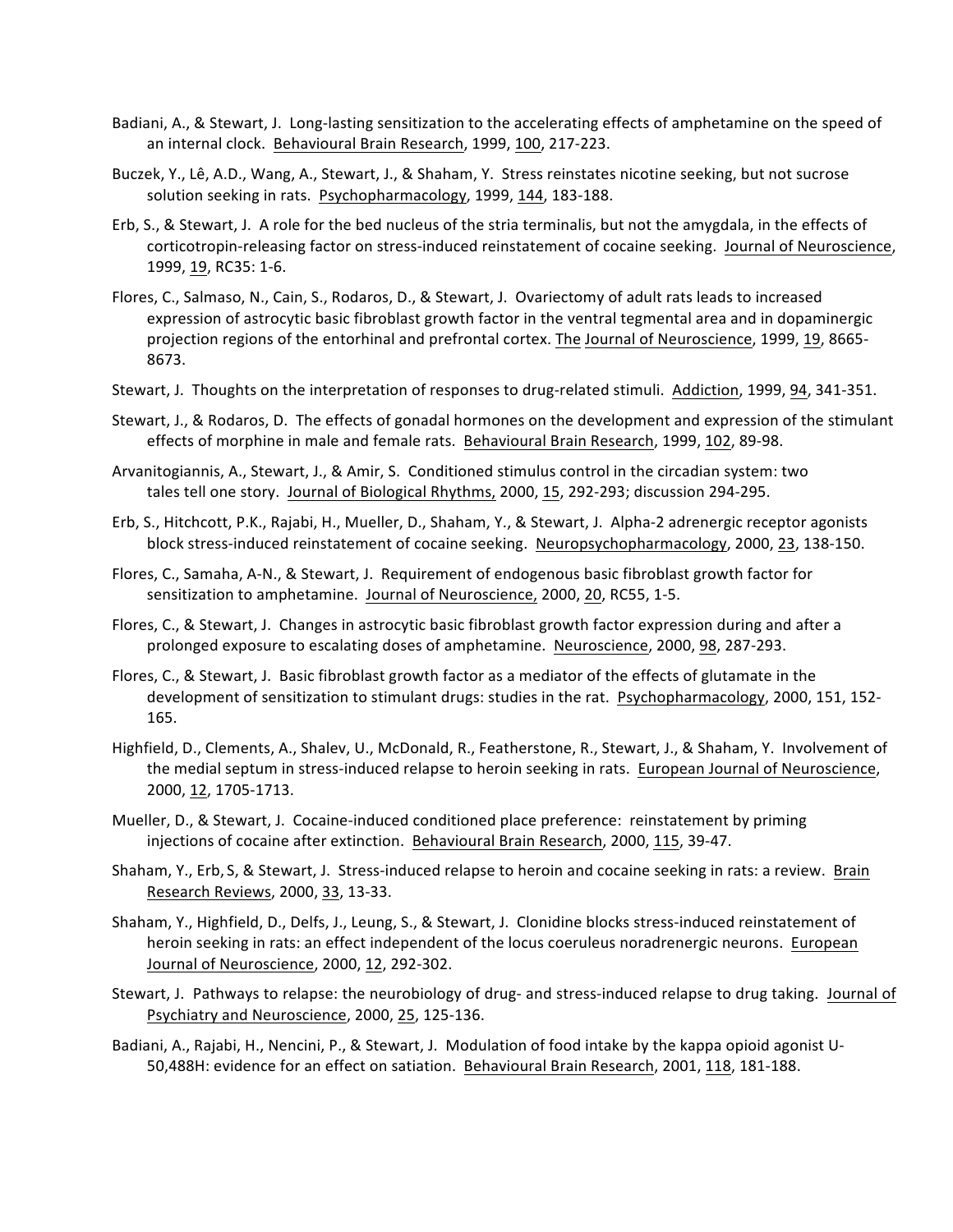- Erb, S., Salmaso, N., Rodaros, D., & Stewart, J. A role for the CRF-containing pathway from central nucleus of the amygdala to bed nucleus of the stria terminalis in stress-induced reinstatement of cocaine seeking in rats. Psychopharmacology, 2001, 158, 360-365.
- Leri, F., & Stewart, J. Drug-induced reinstatement to heroin and cocaine seeking: a rodent model of relapse in poly drug use. Experimental and Clinical Psychopharmacology, 2001, 9, 297-306.
- Erb, S., Shaham, Y., & Stewart, J. Stress-induced relapse to drug seeking in the rat: role of the bed nucleus of the stria terminalis and amygdala. Stress, 2001, 4, 289-303.
- Stewart, J. Modulation of the subjective and physiological effects of drugs by contexts and expectations Search for mechanisms: comment on Alessi, Roll, Reilly, and Johanson. Experimental and Clinical Psychopharmacology, 2002, 10, 96-98.
- Amir, S. Beaulé, C. Arvanitogiannis, A. and Stewart, J. Modes of plasticity within the mammalian circadian system. Progress in Brain Research, 2002, 138, 191-203.
- Leri, F., Flores, J., Rodaros, D, & Stewart, J. Blockade of stress-induced, but not cocaine-induced reinstatement, by infusion of noradrenergic antagonists into the bed nucleus of the stria terminalis or the central nucleus of the amygdala. Journal of Neuroscience, 2002, 22, 5713-5718.
- Flores, C., Stewart, J., Salmaso, N., Zhang, Y., & Boksa, P. Astrocytic basic fibroblast growth factor expression in dopaminergic regions after perinatal anoxia. Biological Psychiatry, 2002, 52, 362-370.
- Mueller, D, Perdikaris, D., & Stewart, J. (2002) Persistence and drug-induced reinstatement of a morphineinduced conditioned place preference. Behavioural Brain Research, 2002, 136, 389-397.
- Leri, F., & Stewart, J. The consequences of different "lapses" on relapse to heroin seeking in rats. Experimental and Clinical Psychopharmacology, 2002, 10, 339-349.
- Leri, F., & Stewart, J. Response to commentaries: Advantages and disadvantages of studying the process of relapse in rats. Experimental and Clinical Psychopharmacology, 2002, 10, 364-366.
- Ellenbogen, M.A., Schwartzman, A.E., Stewart, J., & Walker, C.-D. Stress and selective attention: the interplay of mood, cortisol levels, and emotional information processing. Psychophysiology, 2002, 39, 723-732.
- Shaham, Y., Shalev, U., Lu, L., De Wit, H., & Stewart, J. The reinstatement model of drug relapse: history, methodology and major findings. Psychopharmacology, 2003, 168, 3-20.
- Capriles, N., Rodaros, D., Sorge, R. & Stewart, J. A role for the prefrontal cortex in stress- and cocaine-induced reinstatement of cocaine seeking in rats. Psychopharmacology, 2003, 168, 66-74.
- Leri, F., Bruneau, J. & Stewart, J. Understanding poly-drug use: heroin and cocaine. Addiction, 2003, 98, 7-22.
- Stewart, J. Stress and relapse to drug seeking: studies in laboratory animals shed light on mechanisms and sources of long-term vulnerability. American Journal on Addictions, 2003, 12, 1-17.
- Moroz, I., Rajabi, H., Rodaros, D., & Stewart, J. Effects of sex and hormonal status on astrocytic basic fibroblast growth factor-2 and tyrosine hydroxylase immunoreactivity after medial forebrain bundle 6hydroxydopamine lesions of the midbrain dopamine neurons. Neuroscience, 2003, 118, 463-476.
- Stewart, J. Studies in laboratory animals contribute to an understanding of the neurobiological basis of relapse to drug use. In Addictions: Impact on Canada, Transactions 2002, Royal Society of Canada. On-line publication.
- Leri, F., Flores, J., Rajabi, H. & Stewart, J. Effects of cocaine in rats exposed to heroin. Neuropsychopharmacology, 2003, 28, 2102-2116.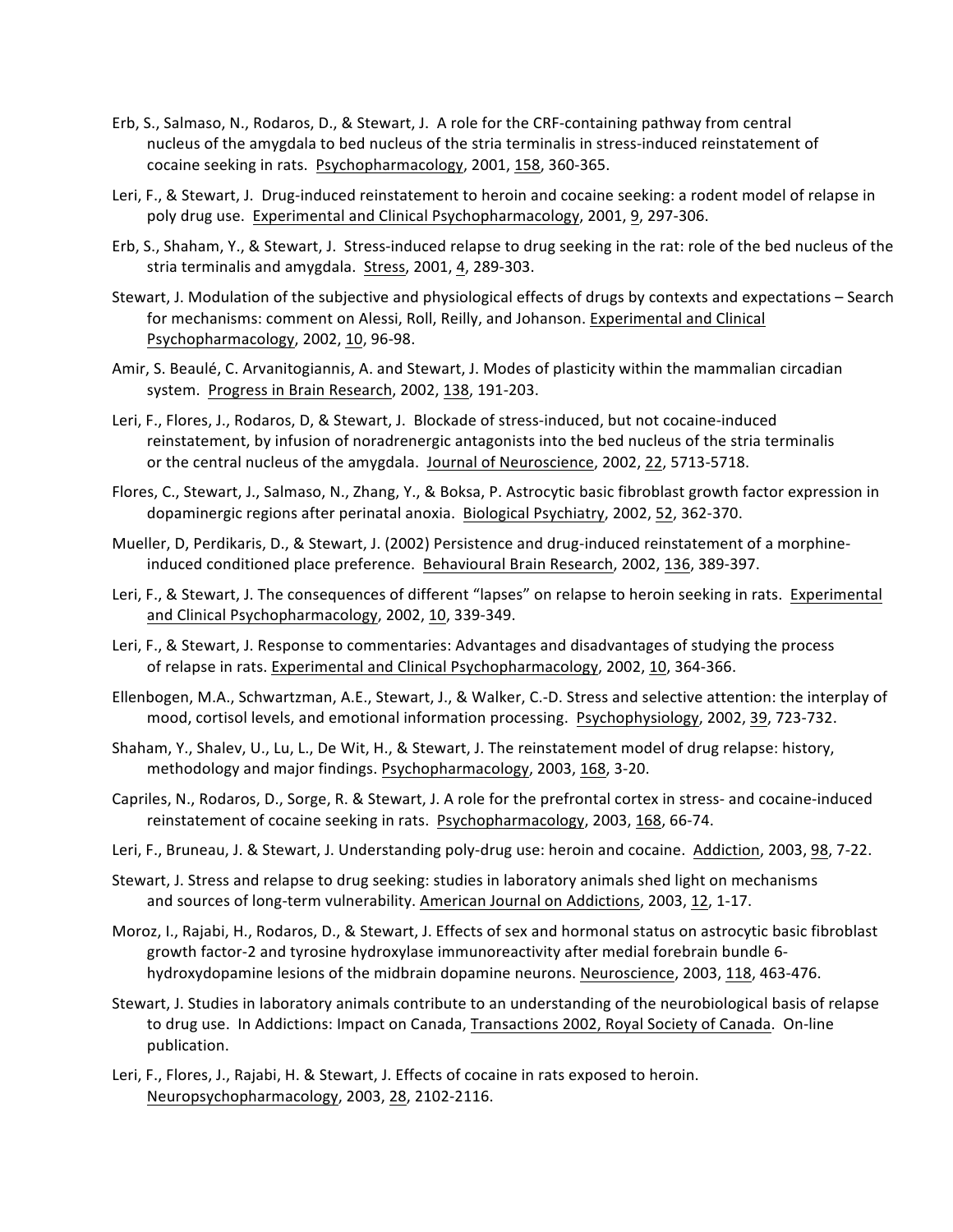- Leri, F, Stewart, J. Tremblay, A. & Bruneau, J. Heroin and cocaine co-use in a group of injection drug users in Montreal. Journal of Psychiatry and Neuroscience, 2004, 29, 40-47.
- Amir, S. Waddington-Lamont, E., Robinson, B. and Stewart, J. A circadian rhythm in the expression of PERIOD2 protein reveals a novel SCN-controlled oscillator in the oval nucleus of the bed nucleus of the stria terminalis. Journal of Neuroscience, 2004, 24, 781-790.
- Stewart, J. Disentangling the sources of opioid withdrawal responses: commentary on McDonald and Siegel. Experimental and Clinical Psychopharmacology, 2004, 12, 20-22.
- Leri' F., Tremblay, A., Sorge, R.E. & Stewart, J. Methadone maintenance reduces heroin-, and cocaine-induced relapse without affecting stress-induced relapse in a rodent model of poly-drug use. Neuropsychopharmacology, 2004, 29, 1312-1320.
- Stewart, J. Pathways to relapse: factors controlling the reinitiation of drug seeking after abstinence. Nebraska Symposium on Motivation, 2004, 50, 197-234.
- Moroz, I.A., Peciña, S., Schallert, T. & Stewart, J. Sparing of behavior and basal extracellular dopamine after 6hydroxydopamine lesions of the nigrostriatal pathway in rats exposed to a pre-lesion sensitizing regimen of amphetamine. Experimental Neurology, 2004, 189, 78-93.
- Flores, C., Manitt, C., Rodaros, D., Thompson, K,M,, Rajabi, H., Kelvin C. Luk, K.C., Tritsch, N., Sadikot, A. Stewart, J. & Kennedy, T.E. Netrin receptor deficient mice exhibit functional reorganization of dopaminergic systems and do not sensitize to amphetamine. Molecular Psychiatry, 2005, 10, 606-612.
- Lamont, E.W., Renteria Diaz, L., Barry Shaw, J., Stewart, J. and Amir, S. Daily Restricted Feeding Rescues a Rhythm of Period2 Expression in the Arrhythmic Suprachiasmatic Nucleus. Neuroscience, 2005, 132, 245-248.
- Lamont, E.W., Robinson, B., Stewart, J. and Amir, S. The central and basolateral nuclei of the amygdala exhibit diametrically opposite circadian rhythms in expression of the clock protein Period2. Proceedings of the National Academy of Sciences, USA, 2005, 102, 4180-4184.
- Sorge, R.E., Rajabi, H. & Stewart, J. Rats maintained chronically on buprenorphine show reduced responding for heroin and cocaine in tests of extinction and drug-induced reinstatement. Neuropsychopharmacology, 2005, 30, 1681-1692.
- Flores, G., Alquicer, G., Silva-Gómez, A.B., Zaldivar, G., Stewart, J., Quirion, R. Srivastava, L.K. Alterations in dendritic morphology of prefrontal cortical and nucleus accumbens neurons in adult rats after neonatal excitotoxic lesions of the ventral hippocampus. Neuroscience, 2005, 133, 463-470.
- Leri, F., Stewart ,J., Fisher, B., Jurgen, R., Marsh, C.D., Brissette, S., Bruneau, J., El-Guebaly, N., Noel, L., Wild, C.T. Patterns of opioid and cocaine co-use: a descriptive study in a Canadian sample of untreated opioiddependent individuals. Experimental and Clinical Psychopharmacology, 2005, 13, 303-310.
- Sorge, R.E., & Stewart, J. The contribution of drug history and time since termination of drug taking to stressinduced cocaine seeking in rats. Psychopharmacology, 2005, 183, 210-217.
- Mueller, D., Chapman, C.A., & Stewart, J. Amphetamine induces dendritic growth in ventral tegmental area dopaminergic neurons in vivo via basic fibroblast growth factor. Neuroscience, 2006, 137, 727-735.
- Ellenbogen, M. A., Schwartzman, A. E., Stewart, J. and Walker, C. D. Automatic and effortful emotional information processing regulates different aspects of the stress response. Psychoneuroendocrinology, 2006, 31, 373-387.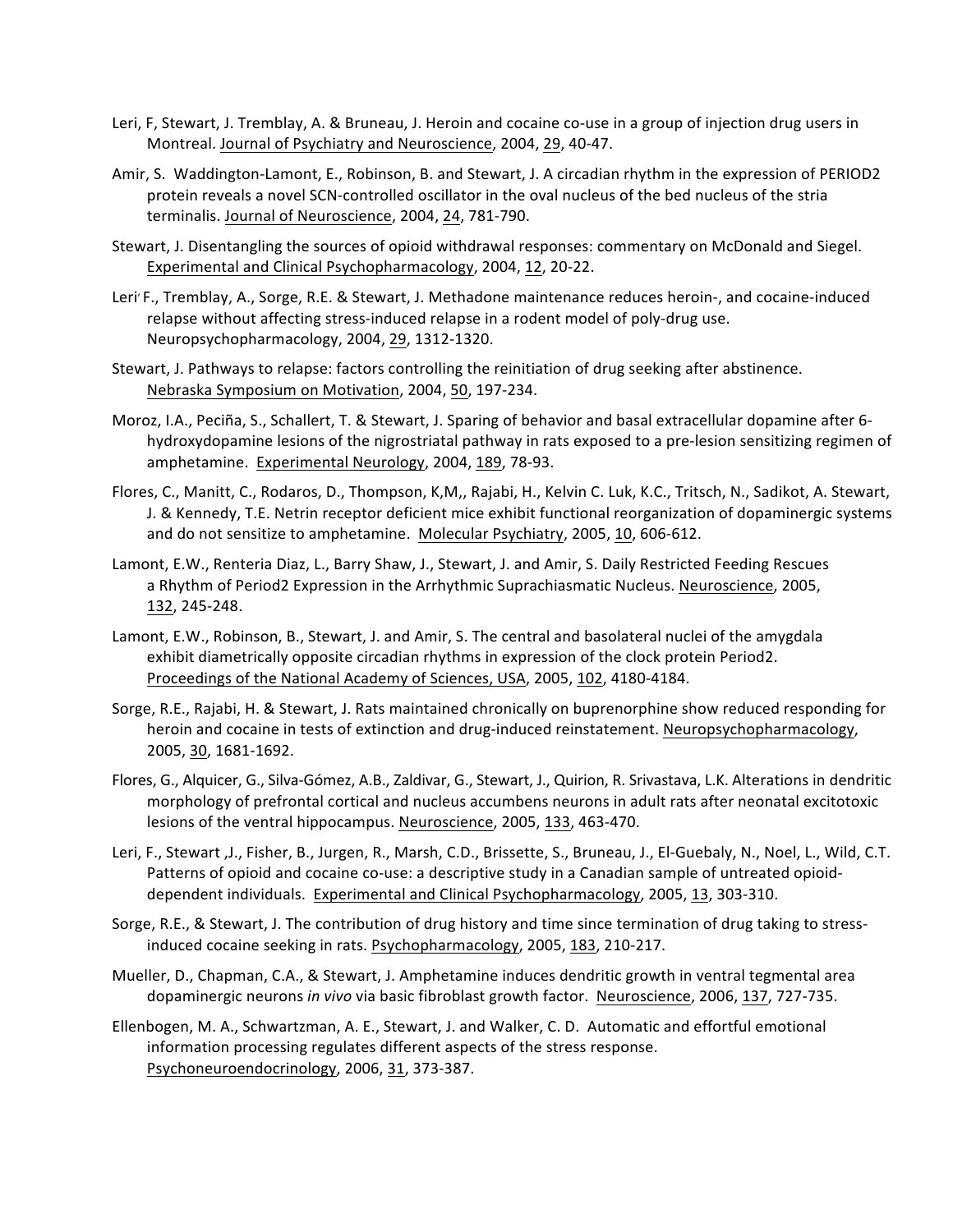- Forget, C. Stewart, J., & Trudeau, L.-E. Impact of basic FGF expression in astrocytes on dopamine neuron synaptic function and development. European Journal of Neuroscience, 2006, 23, 608-616.
- Segall, L.A., Perrin, J.S., Walker, C.-D., Stewart, J. & Amir, S. Glucocorticoid rhythms control the rhythm of expression of the lock protein, Period2, in oval nucleus of the bed nucleus of the stria terminalis and central nucleus of the amygdala in rats. Neuroscience, 2006, 140, 753-757.
- Hernandez, G., Hamdani, S., Rajabi, H., Conover, K., Stewart, J., Arvanitogiannis, A. & Shizgal, P. Prolonged rewarding stimulation of the rat medial forebrain bundle: neurochemical and behavioral consequences. Behavioral Neuroscience, 2006, 120, 888-904.
- Botreau, F., Paolone, G., & Stewart, J. D-Cycloserine facilitates extinction of a cocaine-induced conditioned place preference. Behavioural Brain Research, 2006, 172, 173-174
- Sorge, R.E., & Stewart, J. The effects of long-term chronic buprenorphine treatment on the locomotor and nucleus accumbens dopamine response to acute heroin and cocaine in rats. Pharmacology, Biochemistry & Behavior, 2006, 84, 300-305.
- Sorge, R.E. & Stewart, J. The effects of chronic buprenorphine on intake of heroin and cocaine in rats and its effects on nucleus accumbens dopamine levels during self-administration, Psychopharmacology, 2006, 188, 28-41.
- Augustyniak, P.N., Kourrich, S., Rezazadeh, S.M., Stewart, J., & Arvanitogiannis, A. Differential behavioral and neurochemical effects of cocaine after early exposure to methylphenidate in an animal model of attention deficit hyperactivity disorder. Behavioural Brain Research, 2006, 167, 379-382.
- Epstein, D.H., Preston, K.L, Stewart, J. & Shaham, Y. Toward a model of drug relapse: An assessment of the validity of the reinstatement procedure. Psychopharmacology, 2006, 189, 1-16.
- Caruana, D.A., Sorge, R.E., Stewart, J., & Chapman, C.A. Dopamine has bidirectional effects on synaptic responses to cortical inputs in layer II of the lateral entorhinal cortex. Journal of Neurophysiology, 2006, 96, 3006-3015.
- Waddington Lamont, E., Harbour, V. L., Barry-Shaw, J., Renteria Diaz, L., Robinson, B., Stewart, J., & Amir, S. Restricted access to food, but not sucrose, saccharine, or salt synchronizes the expression of period2 protein in the limbic forebrain. Neuroscience, 2007, 144, 402-411.
- Samaha, A. N., Seeman, P., Stewart, J., Rajabi, H. and Kapur, S. "Breakthrough" dopamine supersensitivity during ongoing antipsychotic treatment leads to treatment failure over time. Journal of Neuroscience, 2007, 27, 2979-2986.
- Leri, F., Sorge, R.E., Cummins, E., Woehrling, D., Pfaus, J.G. & Stewart, J. High dose methadone maintenance in rats: effects on cocaine self-administration and behavioral side effects. Neuropsychopharmacology, 2007, 32, 2290-2300.
- Hood, S., Sorge, R.E., & Stewart, J. Chronic buprenorphine reduces the response to sucrose-associated cues in non food-deprived rats. Pharmacology, Biochemistry & Behavior, 2007, 86, 566-575.
- Verwey, M., Khoja, Z. Stewart, J. & Amir, S. Differential regulation of the expression of Period2 protein in the limbic forebrain and dorsomedial hypothalamus by daily limited access to highly palatable food in food-deprived and free-fed rats. Neuroscience, 2007, 147, 277-285.
- Rodaros, D., Caruana, D. A., Amir, S. & Stewart, J. Corticotropin-releasing factor projections from limbic forebrain and paraventricular nucleus of the hypothalamus to the region of the ventral tegmental area. Neuroscience, 2007, 150, 8-13.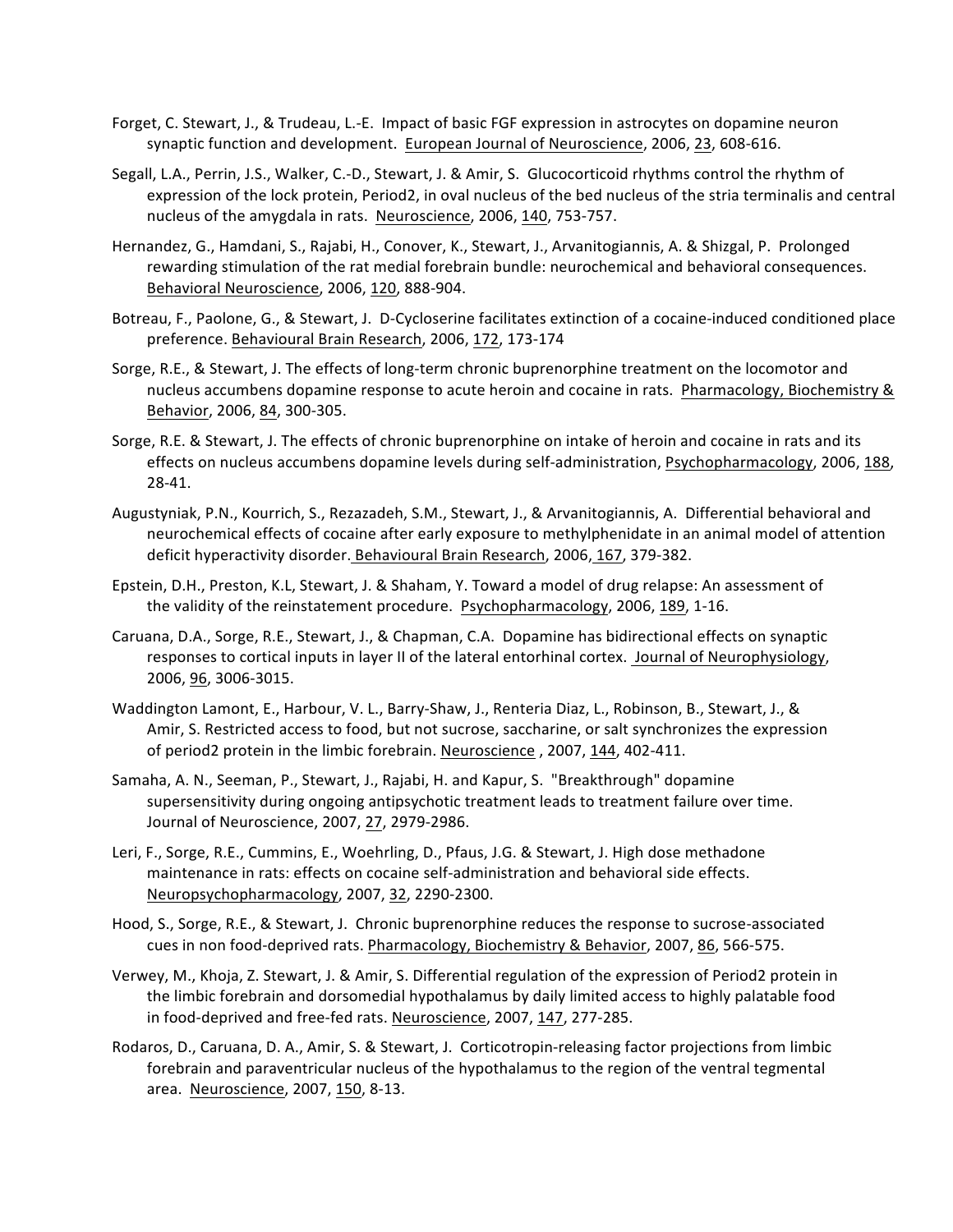- Grant, A., Hoops, D., Labelle-Dumais, C., Prevost, M., Rajabi, H., Kolb, B., et al. Netrin-1 receptordeficient mice show enhanced mesocortical dopamine transmission and blunted behavioural responses to amphetamine. European Journal of Neuroscience, 2007, 26, 3215-3228.
- Hernandez, G., Haines, E., Rajabi, H., Stewart, J., Arvanitogiannis, A. & Shizgal, P. Predictable and unpredictable rewards produce similar changes in dopamine tone. Behavioral Neuroscience, 2007, 121, 887-895.
- Hernandez, G., Rajabi, H., Stewart, J., Arvanitogiannis, A., Shizgal, P. Dopamine tone increases similarly during predictable and unpredictable administration of rewarding brain stimulation at short intertrain intervals. Behavioural Brain Research, 2008, 188, 227-232.
- Gavrila, A.M., Robinson, B., Hoy, J., Stewart, J., Bhargava, A. and Amir, S. Double-stranded RNAmediated suppression of PER2 expression in the suprachiasmatic nucleus disrupts circadian locomotor activity in rats. Neuroscience, 2008, 154, 409-414.
- Stewart, J. Psychological and neural mechanisms of relapse. Philosophical Transactions of the Royal Society, 'B', Biological Sciences, 2008, 363, 3147-3158.
- Verwey, M., Khoja, Z., Stewart, J., and Amir, S. Region-specific modulation of PER2 expression in the limbic forebrain and hypothalamus by nighttime restricted feeding in rats. Neuroscience Letters, 2008, 440, 54-58.
- Placenza, F.M., Rajabi, H., and Stewart, J. Chronic buprenorphine treatment in rats increases levels of glutamate in the nucleus accumbens and blocks the expression of cocaine-induced behavioral sensitization. Psychopharmacology, 2008, 200, 347-355.
- Paolone, G., Botreau, F., and Stewart, J. The facilitative effects of D-cycloserine on extinction of a cocaine-induced conditioned place preference can be long lasting and resistant to reinstatement, Psychopharmacology, 2009, 202, 403-409.
- Afonso, V. M., Mueller, D., Stewart, J., & Pfaus, J. G. Amphetamine pretreatment facilitates appetitive sexual behaviors in the female rat. Psychopharmacology, 2009, 205, 35-43.
- Amir, S., & Stewart, J. Motivational modulation of rhythms of the expression of the clock protein PER2 in the limbic forebrain. Biological Psychiatry, 2009, 65, 829-834.
- Amir, S., & Stewart, J. Behavioral and hormonal regulation of expression of the clock protein, PER2, in the central extended amygdala. Progress in Neuropsychopharmacolology & Biological Psychiatry 2009, 33, 1321-1328.
- Hood, S., Cassidy, P., Cossette, M.-P., Verwey, M., Robinson, B., Stewart, J., & Amir, S. Endogenous dopamine regulates the rhythm of expression of the clock protein PER2 in the rat dorsal striatum via daily activation of D2 dopamine receptors. Journal of Neuroscience, 2010, 30. 14046-58.
- Hood, S., Cassidy, P., Mathewson, S., Stewart, J., Amir, S. Daily morphine injection and withdrawal disrupt 24-h wheel running and PERIOD2 expression patterns in the rat limbic forebrain. Neuroscience, 2011, 186, 65-75.

## BOOKS and BOOK CHAPTERS:

- Bindra, D, & Stewart, J. (Eds.), Readings in Motivation. Harmondsworth, England. Penguin Books, 1st Edition, 1966; 2nd Edition, 1971.
- In translation: La Motivazione. Readings di psicologica, Boringhieri, Torino, 1969, 1970.